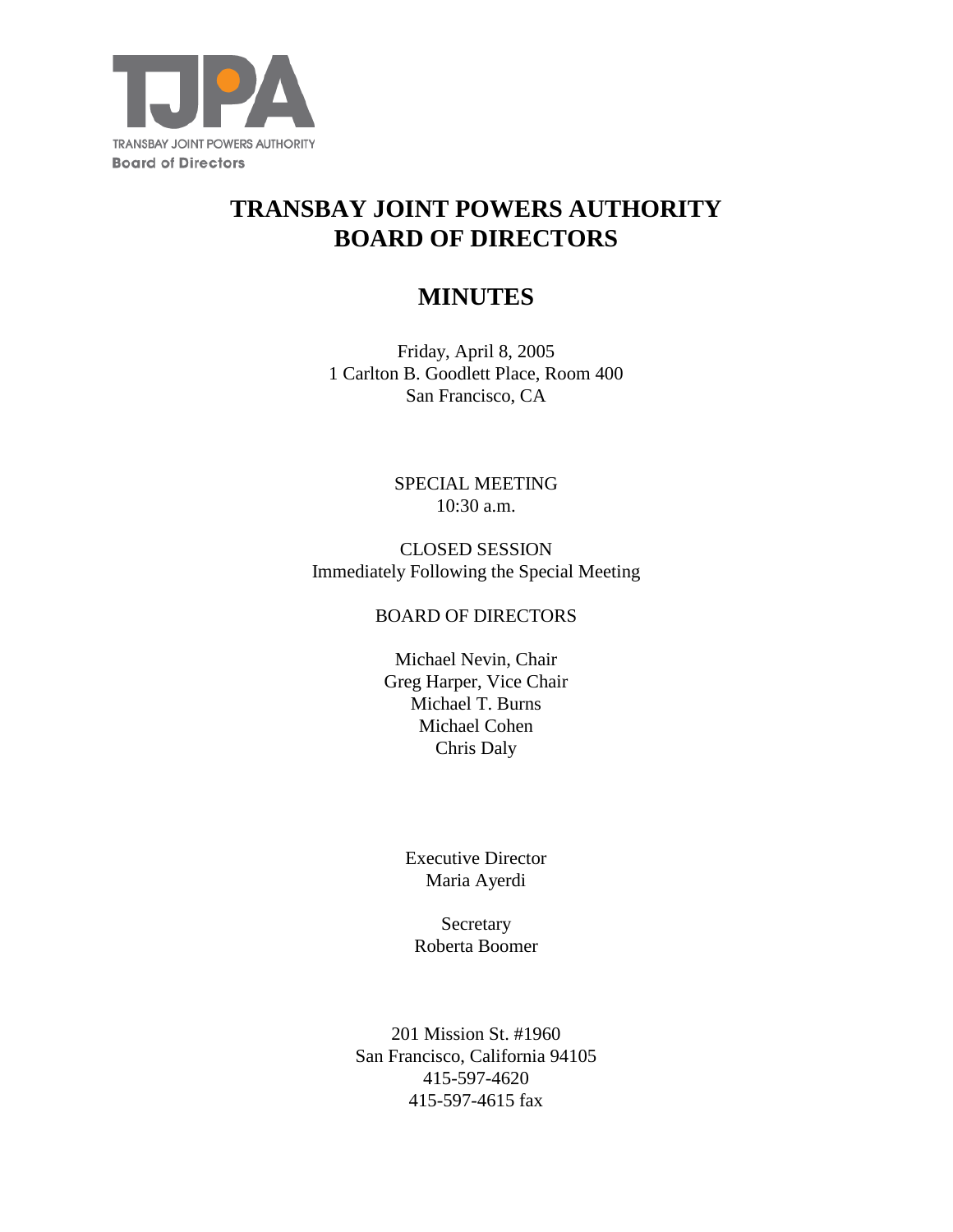

## ACCESSIBLE MEETING POLICY

The Transbay Joint Powers Authority meeting will be held in Room 400, at 1 Dr. Carlton B. Goodlett Place, San Francisco, CA. The closest accessible BART station is the Civic Center Station at United Nations Plaza and Market Street. Accessible MUNI lines serving this location are: Muni Metro Lines J-Church, K-Ingleside, L-Taraval, M-Oceanview, and N-Judah at Van Ness and Civic Center Stations; Fline; 42-Van Ness; 47-Van Ness; 49-Mission-Van Ness; 5-Fulton; 21-Hayes; 9-San Bruno; and 71-Haight Noriega. For information about MUNI accessible services call 923-6142.

The meeting room is wheelchair accessible. Accessible curbside parking spaces have been designated on the Van Ness Avenue and McAllister Street perimeters of City Hall for mobility impaired persons. There is accessible parking available within the Civic Center Underground Parking Garage at the corner of McAllister and Polk Streets, and within the Performing Arts Parking Garage at Grove and Franklin Streets.

If you require the use of an American sign language interpreter, a sound enhancement system, or a reader during the meeting, such person or system can be made available upon request; please contact Roberta Boomer at (415) 554-6896, at least 72 hours prior to the meeting. Late requests will be honored if possible. Calendars and minutes of the meeting may be available in alternative formats; please contact Roberta Boomer at (415) 554-6896 at least 72 hours in advance of need. Written reports or background materials for calendar items are available for public inspection and copying at 401 Van Ness Ave. #334 during regular business hours.

Individuals with severe allergies, environmental illness, multiple chemical sensitivity or related disabilities should call our accessibility hotline at (415) 252-3112 to discuss meeting accessibility. In order to assist the City's efforts to accommodate such people, attendees at public meetings are reminded that other attendees may be sensitive to various chemical based products. Please help the City to accommodate these individuals.

The ringing of and use of cell phones, pagers and similar sound-producing electronic devices are prohibited at this meeting. Please be advised that the Chair may order the removal from the meeting room of any person(s) responsible for the ringing or use of a cell phone, pager, or other similar sound-producing electronic devices.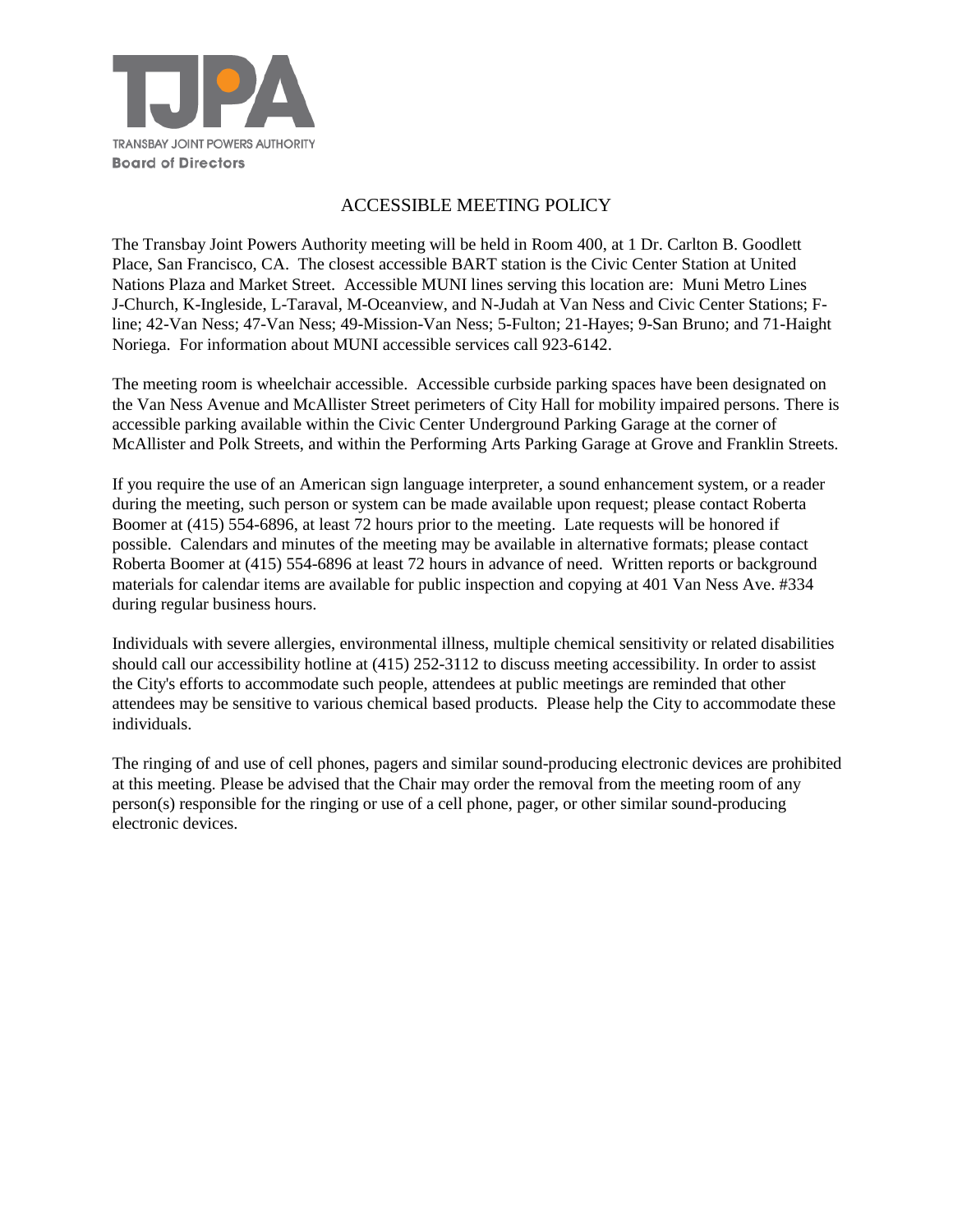

#### ORDER OF BUSINESS

1. Call to Order

Chairman Nevin called the meeting to order at 10:33 a.m.

2. Roll Call

 Present: Michael Burns Michael Cohen Chris Daly Greg Harper Mike Nevin

Chairman Nevin welcomed Michael Cohen to the Board.

#### 3. Communications

Board Secretary Boomer stated that the need for the closed session arose after the agenda for the special meeting had been posted. The Brown Act requires 24-hour notice to hold a special meeting. The closed session was posted 72 hours in advance.

4. Board of Director's New and Old Business

None.

- 5. Executive Director's Report
	- o Deliverables Update
	- o Quarterly Budget Status and Contract Status Reports

Executive Director Ayerdi stated that "Notice to Proceed" was issued to Parsons Transportation on February 14<sup>th</sup>. Phase I of the geotechnical work has commenced along the southern section. On March 10, the House of Representatives passed its' version of TEA 21 which includes money for the Transbay Terminal. The TJPA has prepared letters of support. The Senate will take up the bill at the end of April.

The Redevelopment Area plan will be considered by the Board of Supervisors on May 10<sup>th</sup>.

Staff will present a contract for legal services with Moscone, Emblidge & Quadra at the April 21 meeting.

Nancy Whelan, Transbay Financial Consulting, presented the quarterly budget status report. She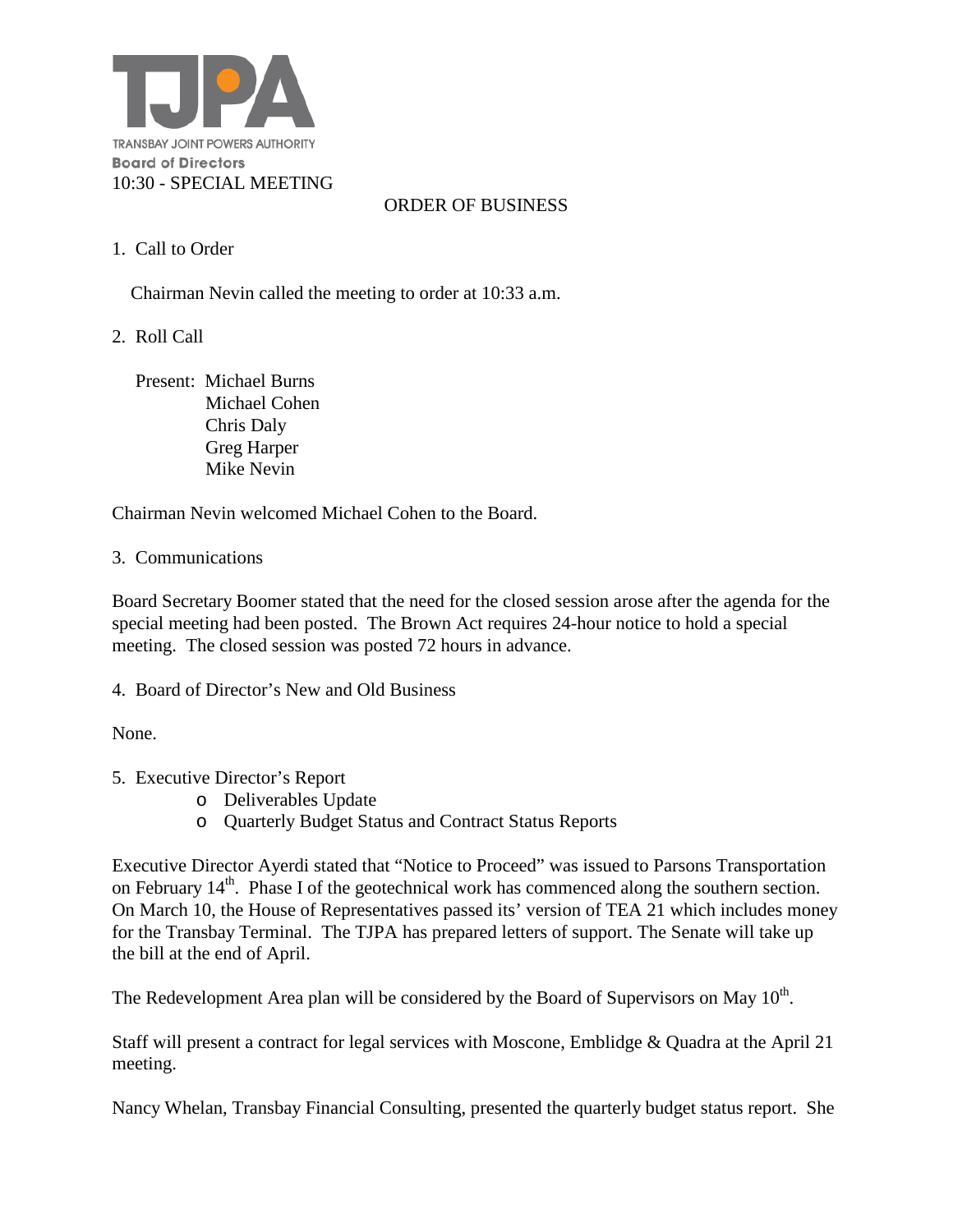

stated that expenses were within budget and were mostly less than half of the amount budgeted. This is mainly due to later than anticipated start dates for contracts and for hiring staff. Ms. Whelan also presented the quarterly status report on contracts.

Nancy Whelan then discussed the strategic plan that was recently adopted by the Transportation Authority and how it impacts the Transbay Terminal project.

Director Harper encouraged board members to view the March 22 meeting of the Transportation Authority. He stated that they would see the Chair do a magnificent job representing the project, and just as importantly, members would see that there is a visceral antipathy by the TA towards the TJPA and our project. He stated that Chairman McGoldrick in particular, was demeaning. He further stated that the Transportation Authority was giving preference to projects that aren't ready over ones that are ready.

Director Burns stated that he watched the hearing and it behooves us all to work to improve the cooperation between the two agencies. Clearly the Transportation Authority is the largest funder of the project and we should look for cooperative, common ground in the best interest of the project.

In response to a question by Director Burns, Exec. Director Ayerdi stated that the High-Speed Rail Bond may be put off until the November 2008 ballot. Heather Barber, Government Relations Director added that people felt that it had a greater chance of passing in 2008.

Chairman Nevin stated that the Metropolitan Transportation Commission would be taking a position on the rail bond. He commented that 15 months was enough time to inform the public about the benefits of this bond measure. Delaying it until 2008 is going too far.

#### 6. Public Comment

Richard Mlynarik noted that a year ago the Controller called the Transportation Agency one of the most incompetent agencies he had seen. The TA's major accomplishment to date has been to push the Third St. project over budget.

# THE FOLLOWING MATTERS BEFORE THE TRANSBAY JOINT POWERS AUTHORITY ARE RECOMMENDED FOR ACTION AS STATED BY THE EXECTIVE DIRECTOR OR THE CHAIR.

## CONSENT CALENDAR

7. All matters listed hereunder constitute a Consent Calendar, are considered to be routine by the Transbay Joint Powers Authority, and will be acted upon by a single vote. There will be no separate discussion of these items unless a member of the Board or the public so requests, in which event the matter shall be removed from the Consent Calendar and considered as a separate item.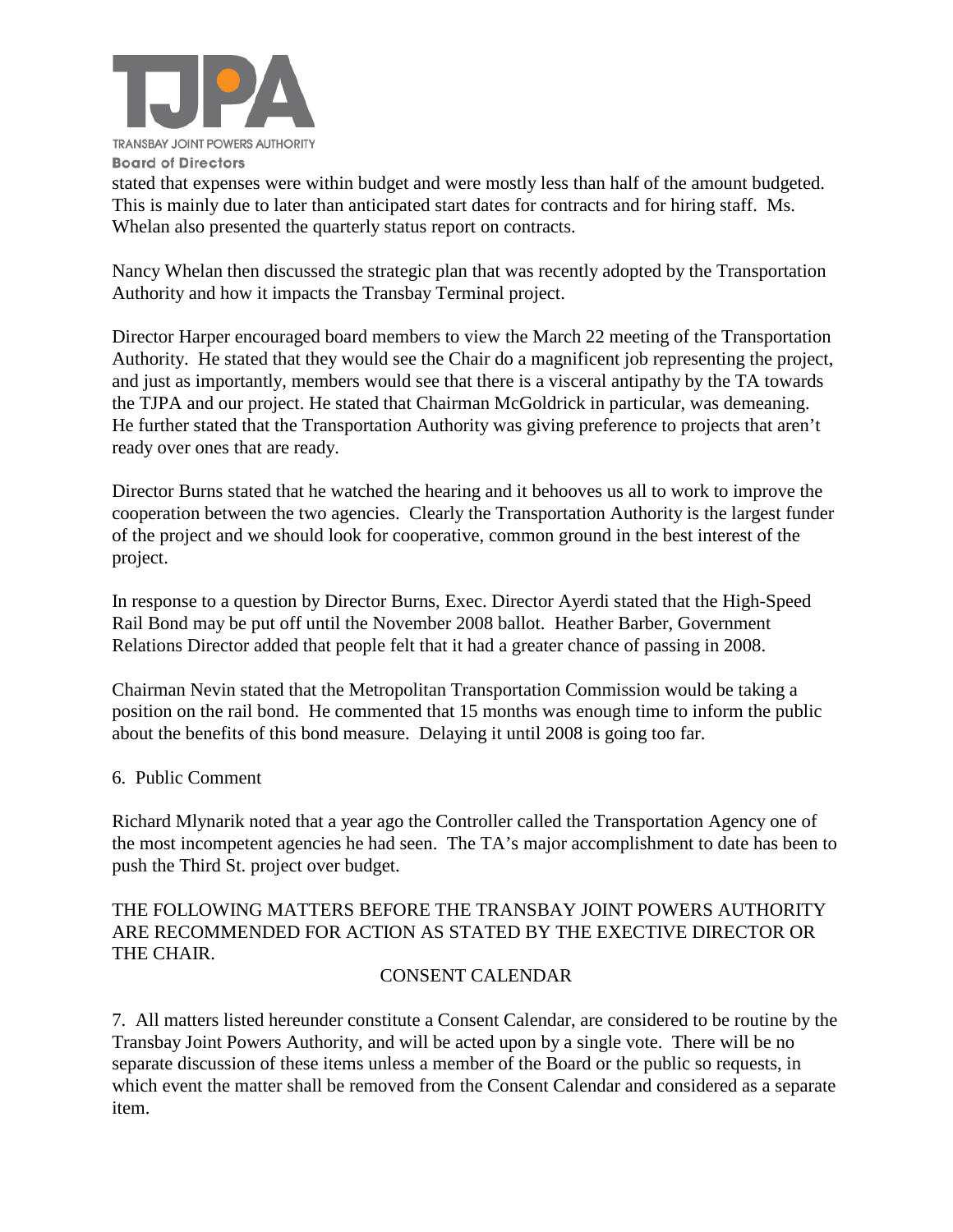

# (7.1) Approving the Minutes of the January 20, 2005 meeting.

On motion to approve:

ADOPTED: AYES – Burns, Cohen, Daly, Harper and Nevin

## SPECIAL CALENDAR

8. Authorizing the Executive Director to enter into an agreement with Singer Associates for public relations and community outreach services for a term of three years in an amount not to exceed \$420,000.

Heather Barber, Government Relations Manger, reviewed the procurement process and contract.

Director Burns asked about the impact of the EIR ruling on the contract and wondered if it was appropriate to proceed with the contract at this time given that we don't know what the scope of work is going to be over the next year. He stated that the scope of work seemed to cover things that were generally operational day to day activities that we've hired qualified and talented staff to handle.

Heather Barber responded that there was a need for a strong, consistent message right now. While the scope of work is quite detailed and extensive, it's also malleable to allow staff to move forward things that are needed.

Exec. Director Ayerdi stated that Director Daly's district was quite active in requesting public outreach and information about the project. She recommended that the Board certify the amount currently available and then see where we are down the road.

Director Cohen stated that \$420,000 seemed like a lot of money for the services and wondered if the contract could be treated in phases so that expenditures beyond \$144,000 would come back to the Board for authorization.

Adam Alberti, Singer Associates, stated that there were upfront costs such as getting to know the client and creating a strategy and execution plan for the life of the contract. The expenditure of funds will depend on how much is accomplished and how quickly. They don't anticipate spending \$144,000 worth of work, as budgeted for, in the next 12 weeks.

John Cooper, Deputy City Attorney stated that the Board could require the contract be returned to the Board for further authorization of expenditures without having to amend the contract.

Director Harper offered an amendment to the resolution that directed the Executive Director to bring the contract back to the Board for further authorization prior to the limit being reached.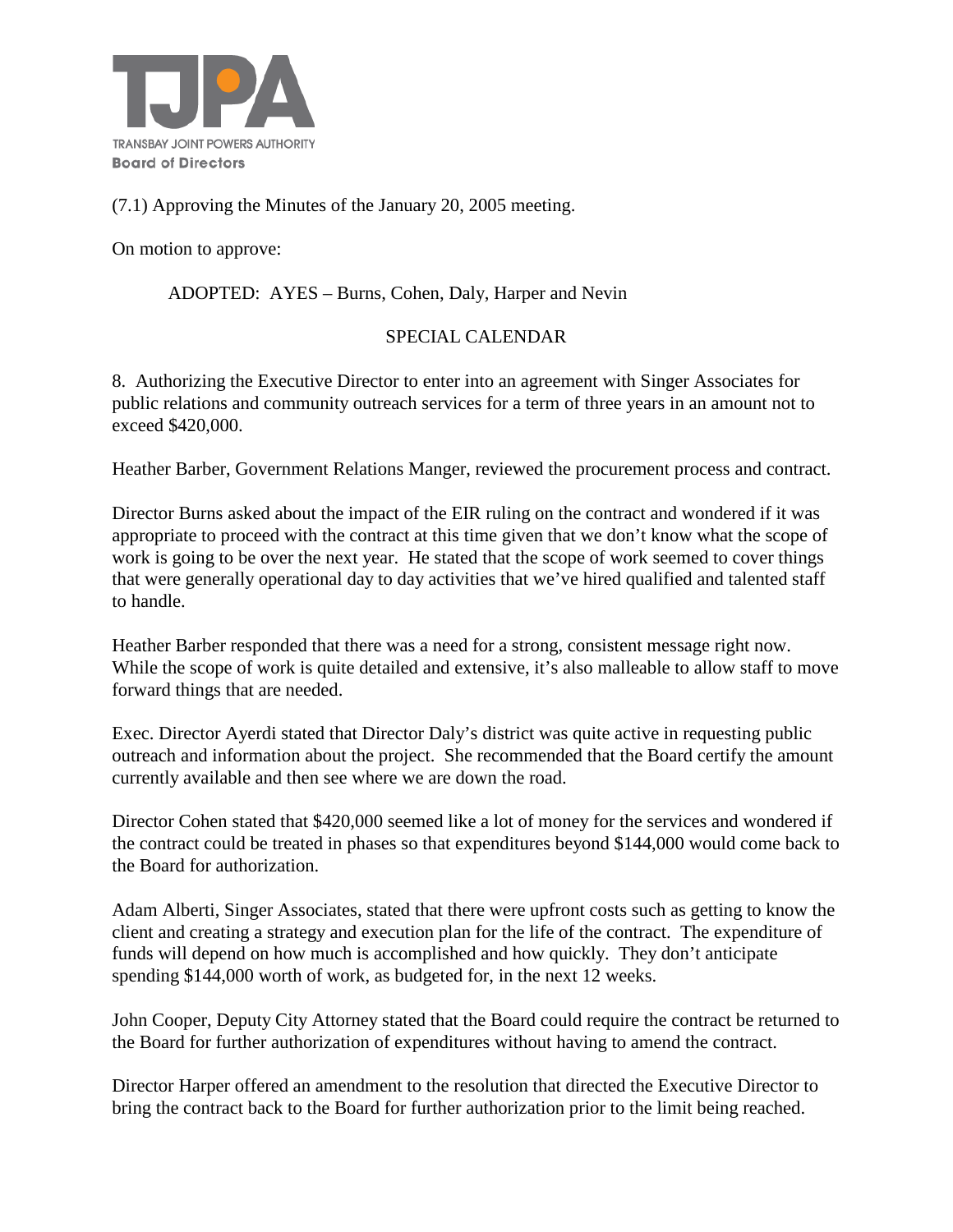

No public comment.

#### RESOLUTION 05-004

On motion to approve as amended:

ADOPTED: AYES – Burns, Cohen, Daly, Harper and Nevin

9. Adopting Board Policy No. 007 regarding Internal Financial Controls.

Nancy Whelan, Transbay Consulting, presented the staff report. All financial activities are currently managed through Muni. This policy will allow the TJPA to move forward when we receive Prop K and RM2 funds. The Policy is based on good government principles and addresses segregation of duties and internal procedures and policies. The Chief Financial Officer has approved the policy and would continue to be responsible for certifying funds. The TJPA is hiring a financial manager.

Director Burns stated that he had concerns about a small organization dealing with large amounts of money. He added that the Board needs to be comfortable with taking on that level of responsibility and he's not sure he's there. Director Burns offered an amendment to the resolution that would include a quarterly review of the internal controls by the Chief Financial Officer.

No public comment.

RESOLUTION 05-005

On motion to approve as amended:

ADOPTED: AYES – Burns, Cohen, Daly, Harper and Nevin

10. Authorizing the Executive Director to open a bank account with Union Bank in order to deposit payments from Regional Measure 2 (RM-2) and San Francisco's Proposition K transportation sales tax (Prop K), and to make payments to vendors under these and future grants.

Nancy Whelan, Transbay Consulting, presented the staff report. Currently Muni and the Controller does the banking however, as the TJPA begins to receive RM2 and Prop. K funds, they will need an account. TJPA staff asked several agencies if they could fill the role but none could. Union bank has been identified as one that can best meet the needs of the TJPA. Their fees will offset by the interest earned.

Director Burns stated that while he understood both calendar items, he is uncomfortable with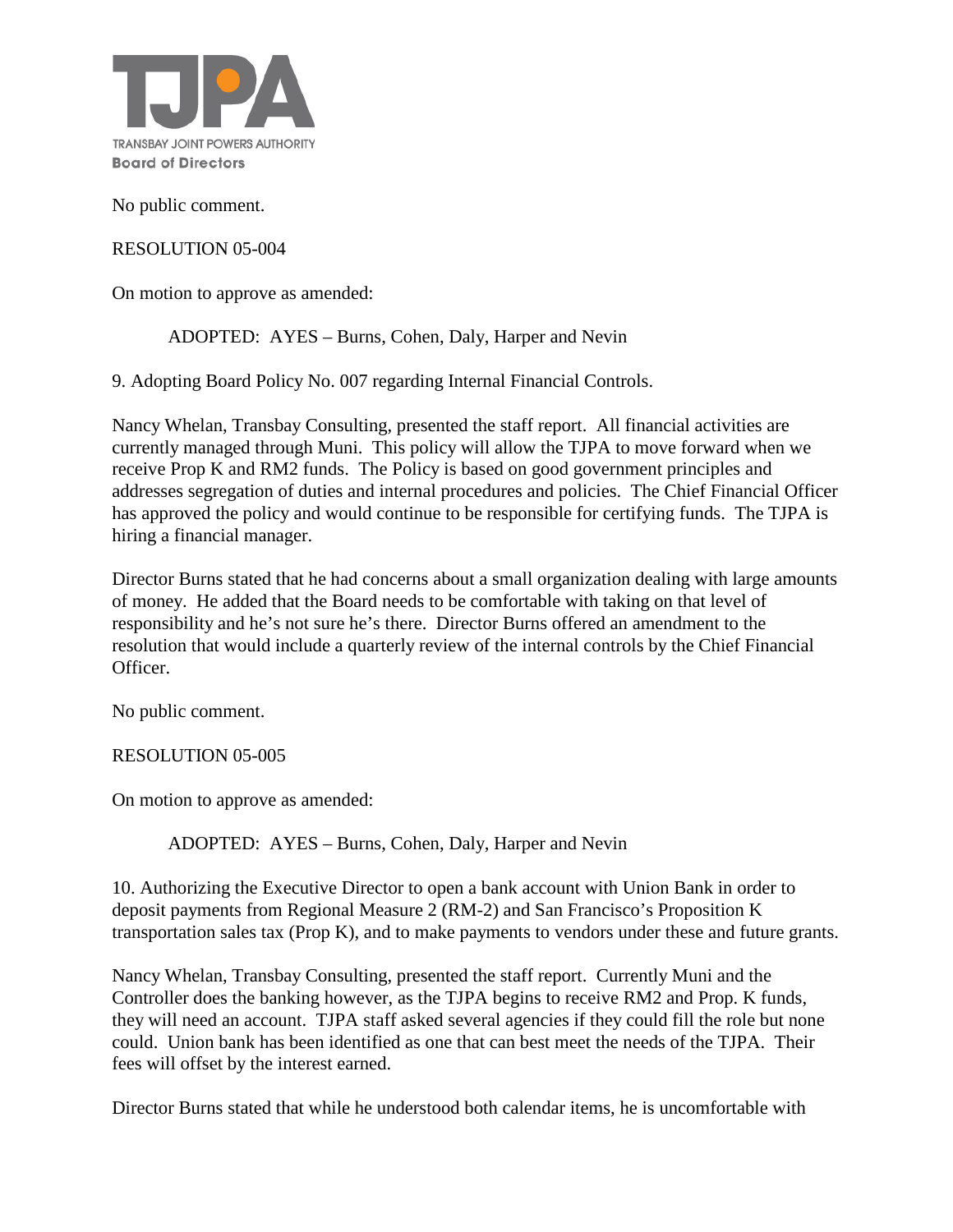

No public comment.

#### RESOLUTION 05-006

On motion to approve:

ADOPTED: AYES – Burns, Cohen, Daly, Harper and Nevin

## CLOSED SESSION

1. Call to Order

Chairman Nevin called the closed session to Order at 11:25 p.m.

2. Roll Call

3. Pursuant to Government Code Section 54956.9(a), the Transbay Joint Powers Authority Board of Directors will meet in closed session to discuss attorney-client matters in the following case:

CONFERENCE WITH LEGAL COUNSEL - Existing Litigation:

Myers Natoma Venture, LLC and Myers Development Company vs. Transbay Joint Powers Authority, et al., Superior Ct. #504363 and South Beach SOMA Coalition vs. City and County of San Francisco, Superior Court #504-366

## ADJOURN CLOSED SESSION AND RECONVENE SPECIAL MEETING

4. Announcement of Closed Session.

Board Secretary Boomer announced that the TJPA had met in closed session for a conference with legal counsel. There was no action taken.

ADJOURN - The meeting was adjourned at 12:20 p.m.

A tape of the meeting is on file in the office of the Secretary to the Transbay Joint Powers Authority Board of Directors

Roberta Boomer Board Secretary

The Ethics Commission of the City and County of San Francisco has asked us to remind